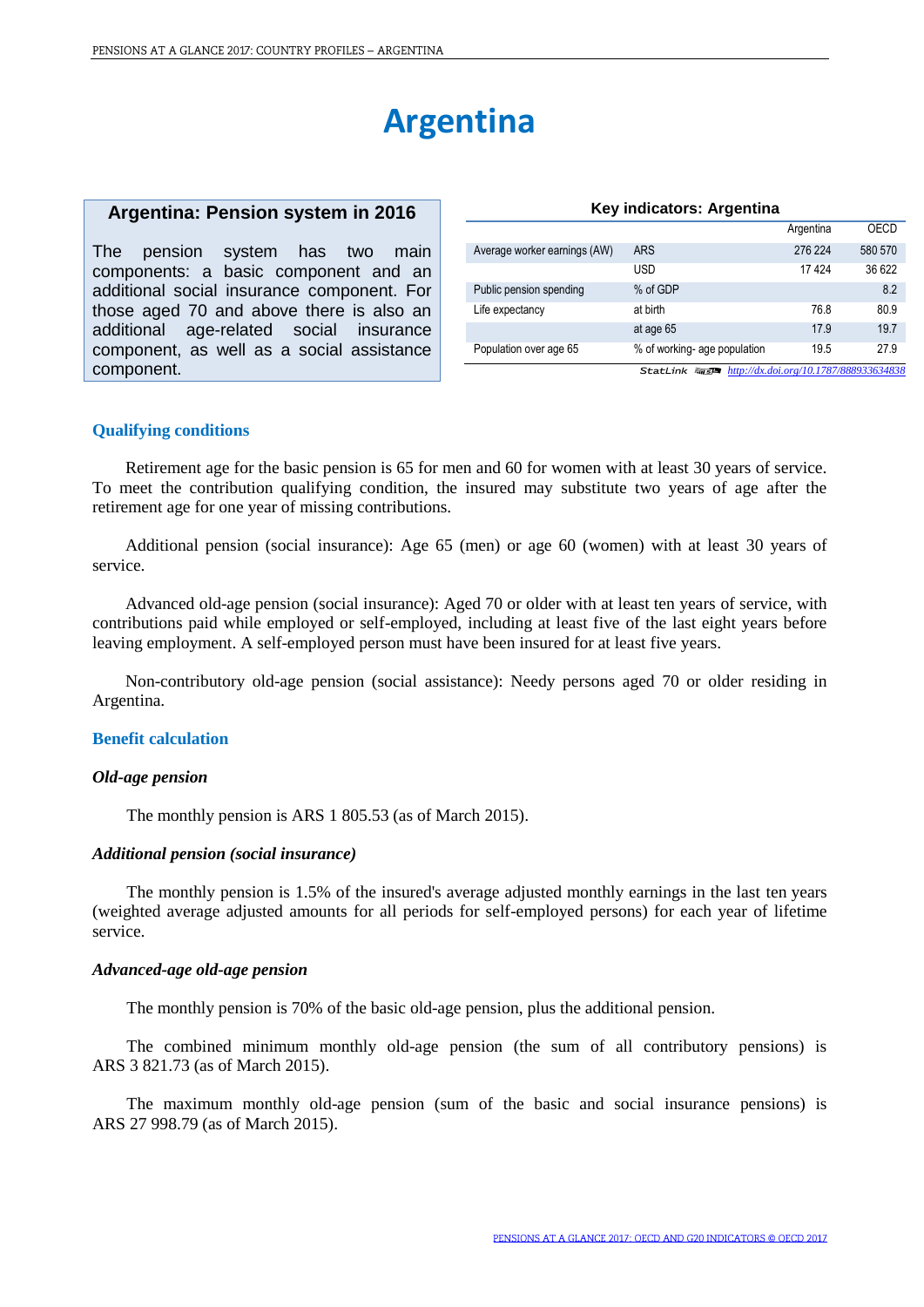Pensions are paid monthly with a 13th payment equal to the regular monthly payment divided in half and paid in June and December. Benefits are adjusted automatically in March and September based on changes in tax revenue, wage indexes, and revenue of the National Social Security Administration.

# *Non-contributory old-age pension (social assistance)*

The monthly pension was ARS 1 601.04.

# **Personal income tax and social security contributions**

### *Taxation of workers*

The tax free allowance is ARS 10 800 annually, to which is added a special deduction of ARS 51 840 per year. Additional income is then taxed according to the following rates:

| Amount                                | %   |
|---------------------------------------|-----|
| to ARS10 800.00                       | 0%  |
| from ARS 10 800.01 to ARS 20 800.00   | 9%  |
| from ARS 20 800.01 to ARS 30 800.00   | 14% |
| from ARS 30 800.01 to ARS 40 800.00   | 19% |
| from ARS 40 800.01 to ARS 70 800.00   | 23% |
| from ARS 70 800.01 to ARS 100 800.00  | 27% |
| from ARS 100 800.00 to ARS 130 800.00 | 31% |
| from ARS 130 800.00 and over          | 35% |

## *Social security contributions paid by workers*

The contribution of workers is 17%, of which 11% are required to pay Integrated Pension System (SIPA), 3% for the mandatory payment of social work and 3% to the National Institute for Retirees and Pensioners.

The employer contributions are 23%, of which 10.17% is for the benefits granted by SIPA and the remaining 12.83% is divided between the Family Allowances Subsystem (4.44%), National Employment Fund (0.89%), the National Institute for Retirees and Pensioners (INSSJP) (1.5%) and social work (6%).

# *Taxation of pensioners*

There are no special tax allowances or credits for pensioners.

Tax will be charged the same way as labour income, except in cases where the pension results from the death or disability of the insured.

#### *Taxation of pension income*

Pensions are not taxed.

# *Social security contributions paid by pensioners*

Old-age pension beneficiaries do not pay social security contributions. The active retirees (i.e. they are working) contribute 11% to the national employment fund.